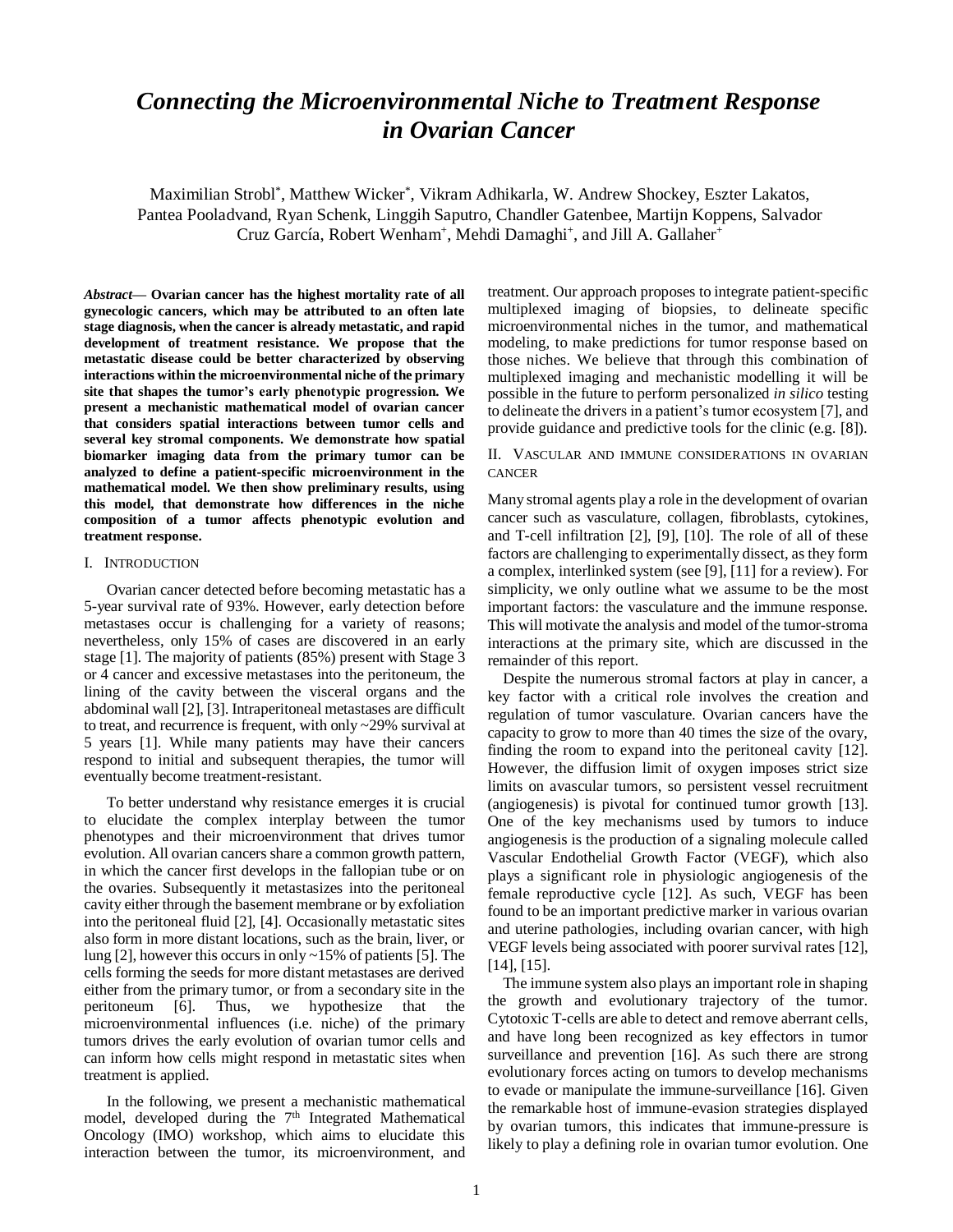of the best understood mechanisms to overcome predation by cytotoxic T-cells is through the over-expression of programmed cell death ligand 1 (PD-L1) by the tumor. By interaction with its receptor on the T-cell, this ligand prevents the T-cell from killing the cancer cell, and can further result in deactivation of the T-cell [17]. The quantity and ratios of different immune cells and the expression of immune checkpoint regulatory ligands on tumors (e.g. PDL1 expression) have been observed to correlate with ovarian cancer virulence and prognosis [18], [19].

Both the vasculature and immune response largely influence and are influenced by ovarian cancer. However, the impact on disease progression and response to treatment is not just determined by summing up the impact of each. In addition to the spatial distribution of these factors, they can influence each other and the dynamics of the tumor in a nonlinear fashion. For example, the pro-angiogenic molecule VEGF has suppressor effects on the immune system [20]. To better understand the interactions and dynamics involved, we propose the following framework to quantify spatial distributions of cells within the primary ovarian cancer tissue and build a mathematical model that incorporates this spatial information to make predictions of cancer progression and treatment response.

## III. MODELING APPROACH

In this section, we define the key interactions between tumor cells and their microenvironment, build a preliminary model to simulate these interactions, detail the methodology for defining the patient-specific microenvironmental niche from imaging data, and show some preliminary results on how different niches can affect tumor growth, evolution, and response to treatment.

#### *A. Defining the Model Tumor-Stromal Interactions*

To gain a first understanding of the influence that stromal factors have on tumor evolution in primary ovarian cancer, we used the simplified model of tumor promotive and suppressive actions of vasculature and immune-surveillance outlined in section II and depicted in the diagram in Figure 1. In normal tissue, blood vessels both supply nutrients that will allow cells to proliferate and are the conduits for release of the tumor suppressing immune cells. This already sets up a trade-off for optimal tumor growth in the tissue. But within this spatially and temporally variable environment, tumor cells could also evolve by changing their phenotype. Three critical aspects of cell behavior are modeled: i) its VEGF production, ii) its PD-L1 expression, and iii) its ability to survive low nutrient (oxygen, glucose, amino acids) conditions. These cell phenotypes were chosen because of their complex tumor-environmental feedback, which will be explained below.

Cancer cells can recruit new vasculature by secreting VEGF. This niche construction by the tumor cells in turn increases the supply of nutrients, which promotes tumor growth. At the same time, vasculature releases T-cells, which predate on cancer cells. However, through the expression of PD-L1, a cancer cell can suppress the T-cell to avoid being killed. A third option for a cell to evolve is to lower the risk of extinction by becoming quiescent. By adopting a more



*Figure 1. Interactions between cancer cells and their environment in our model. Cancer cells use nutrients from blood vessels to grow and can be killed by T-cells, but they can also evolve adaptive traits. Cancer cells can secrete VEGF to recruit more blood vessels, express PD-L1 to avoid predation by T-cells and employ a quiescent strategy to avoid apoptosis in low nutrient areas.*



*Figure 2. Implementation of the modeling framework. There are three types of agents: cancer cells (colored by phenotype), blood vessels (red), and T-cells (green) shown in the top panel. Cancer cells can evolve to adopt different phenotypes, reflected by their color (see legend). The concentrations of nutrients supplied by the blood vessels is shown in the lower panel (pink: high, black: low).*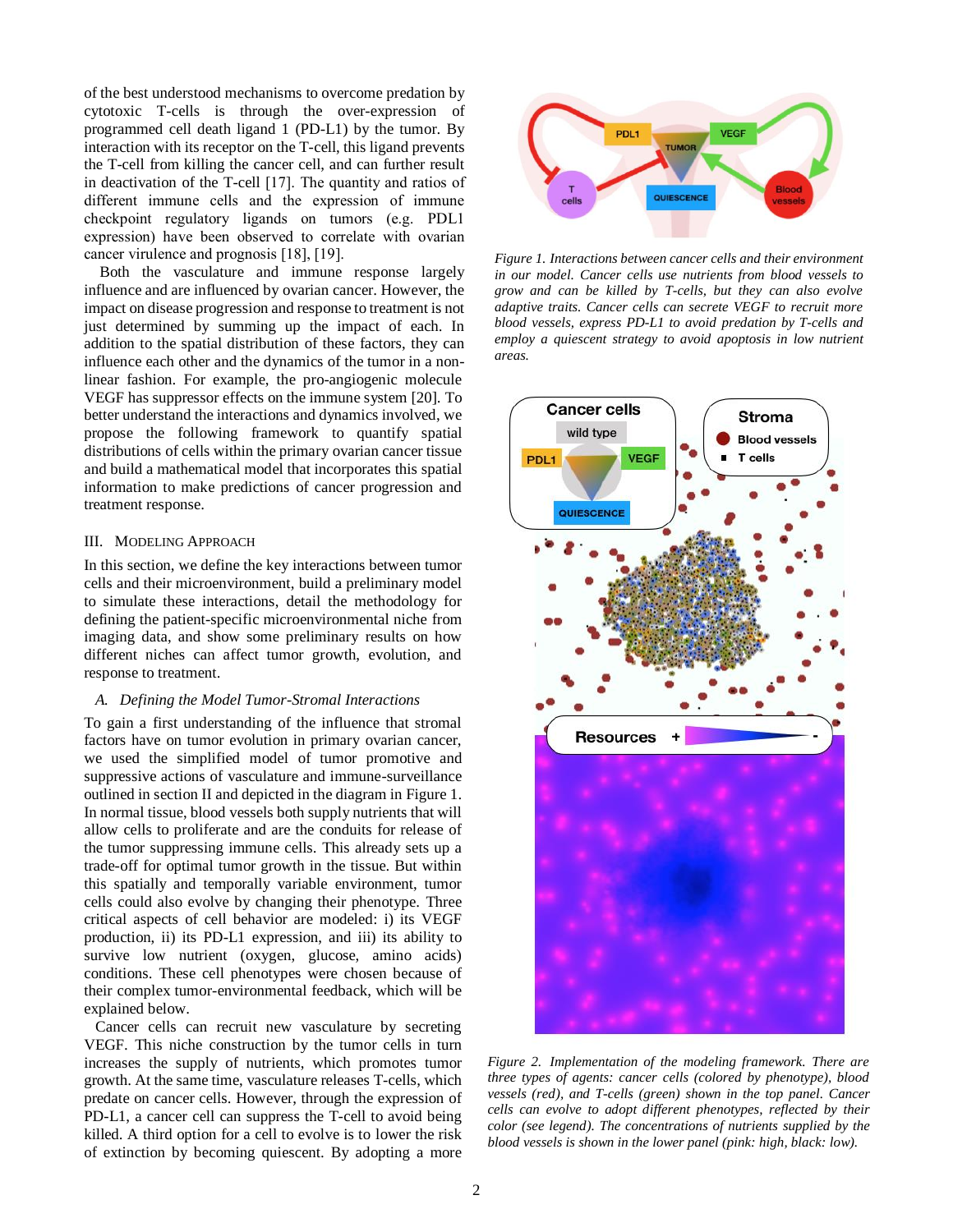

*Figure 3. Niche analysis using multiplexed imaging data. A) Imaging of separate biomarkers. B) Segmentation of cells. C) Composite of markers defines a stromal map that can parameterize and initialize the spatial mathematical model.*

dormant state the cell will not die as easily when nutrients are limited. It can therefore survive where tumor cells are dense and vasculature is low, but this comes at a cost of having a slow turnover even when nutrients are abundant. We then incorporate this system of interactions into a hybrid agentbased model.

## *B. A Hybrid Agent-Based Model*

The model uses a 2-D hybrid cellular automata system implemented using the HAL framework in Java [21]. It contains both off-lattice agents (for cancer cells, T-cells, and vasculature) and continuous fields (for nutrient and chemotherapeutic drug concentrations). Simulations start with blood vessels and T-cells randomly distributed across the domain to define the stromal niche. A small tumor is initialized in the center of the domain. An example of the model setup is shown in Fig. 2.

In order to reduce the complexity of the model we represent the various nutrients used by cells (e.g. oxygen, glucose, amino acids) as a single resource. This resource is supplied by blood vessels and consumed by the cells at a fixed rate. Blood vessels in our model are represented by discrete agents and are dynamic in space and time. If the cell density around a vessel becomes too large, vessels will either be pushed into free space (if available) or collapse. New vessels are formed at a rate that increases with a higher local tumor burden and a higher expression of VEGF in the local vicinity. T-cells are also represented as individual agents. They originate from blood vessels and move in the domain in a Brownian fashion. If they are within a given radius of a cancer cell they will kill the cell with a probability that is inversely proportional to the level of PD-L1 expression. Reflecting the biology, T-cells can only kill a limited number of cancer cells before becoming exhausted and dying.

The third discrete agent in our model are the cancer cells. Depending on the amount of resources available in the environment and its phenotype, cancer cells will proliferate (high resource), quiesce (low resource), or die (very low resource). Each cancer cell is characterized by the following three traits: 1) the amount of VEGF it produces (promoting vasculature), 2) its PD-L1 expression (which lowers its probability of being killed by a T-cell), and 3) its quiescence range (the range of nutrient levels under which it is quiescent). Cells with greater quiescence range can survive under lower nutrient levels but also need higher nutrient levels to proliferate. Each trait is modelled as a value between 0 (no production/expression/interval width) and 1 (maximal production/expression/interval width). At each division, a mutation can occur with some probability  $\mu$ , which will randomly perturb one of the three trait values.

Chemotherapy kills cells in the model proportional to the amount of drug at its location and the rate of cell proliferation. The concentration of nutrient and chemotherapy are modelled as continuous functions, whose spatiotemporal evolution is governed by partial differential equations (PDEs). The PDEs are solved numerically using a finite difference scheme, and the value experienced by each cell is interpolated from the computed solution using linear interpolation.

## *C. Defining the Stromal Niche*

In order to gain insight into the type of environments that might be present in the primary tumor, we can use novel multiplexed imaging to generate spatial maps of different cellular or environmental features, as illustrated in Fig. 3. Shown is a 1mm punch biopsy from an epithelial ovarian tumor collected at the Moffitt Cancer Center. The tissue was imaged for 37 different cellular markers using imaging mass cytometry [22], performed by the Fluidigm Corporation (South San Francisco, CA, USA). Unfortunately, the set of markers did not include any of the key elements in our model. However, for illustration of the method, the set of panels in Fig. 3A shows the observed intensities of three different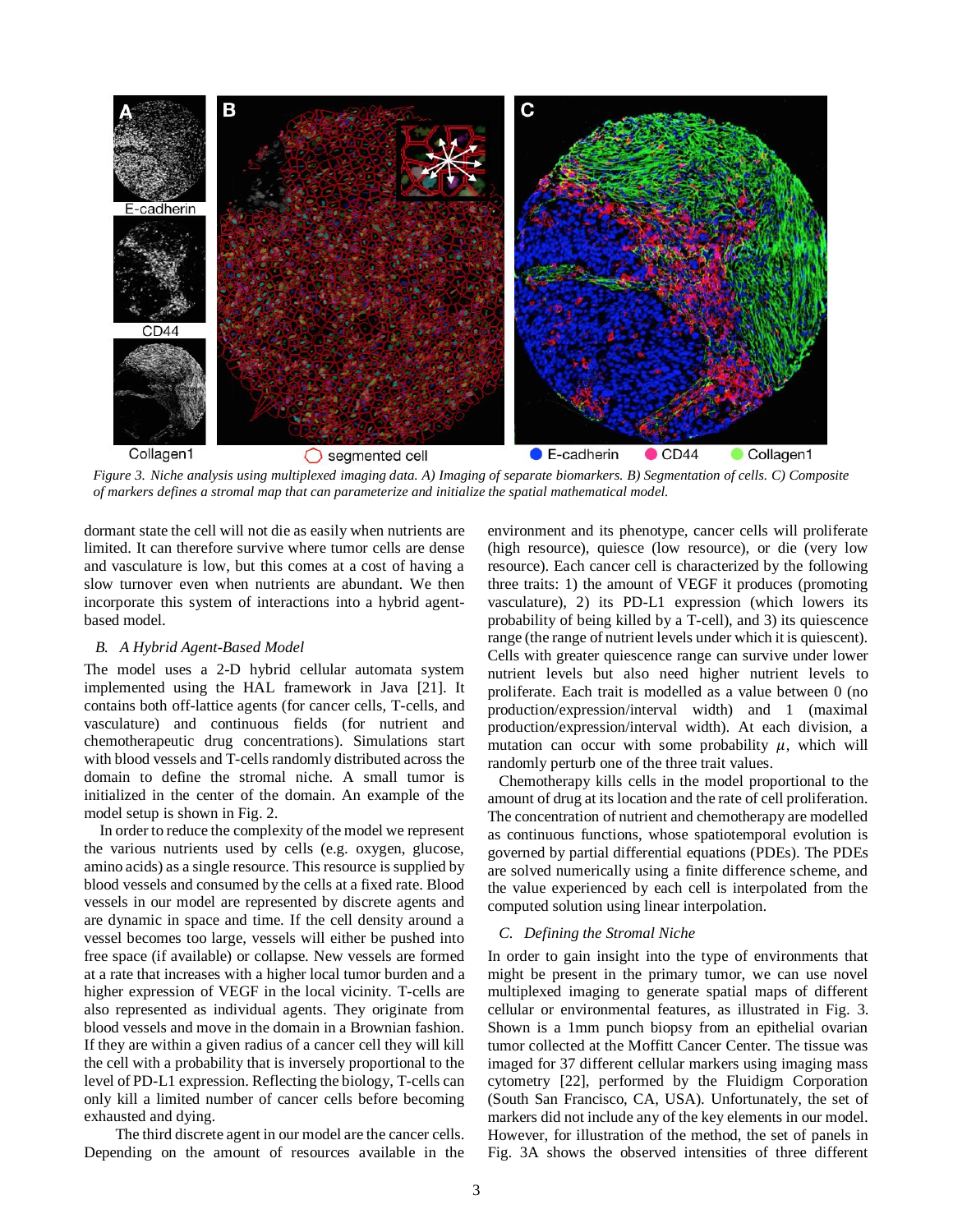

*Figure 4. Tumors were grown in two environments: A) a poorly vascularized niche with low immune infiltration and B) a wellvascularized niche with high immune infiltration. Each tumor is grown to 800 cells, and then chemotherapy is applied for 10 days at every 50 days interval. The leftmost graphs show the tissue composition in terms of the total number of tumor cells, the number of blood vessels, and the number of immune cells along with the applied chemotherapy schedule. The middle plots show the spatial compositions colored according to their relative expression level just prior to treatment initiation (T1), and then again after 2 cycles of treatment (T2). The rightmost plot shows the average expression levels for each of the 3 resistance mechanisms: VEGF, PDL1, and the quiescence phenotype. The error bars show the standard deviation from 10 runs.*

markers: E-cadherin – marker of epithelial cells, CD44 – marker of cell adhesion, and Collagen I – marker for most abundant collagen type. From this raw data it is possible to generate maps of the tumor environment, by segmenting the cells and analyzing their molecular expression profile. In the middle panel we show such a segmentation. The cells were segmented by first identifying their nuclei from the Histone stain, followed by estimating the cell outlines using Voronoi Tessellation (Fig. 3B). For more details on the individual cell phenotypes we take the mean level of each of the markers present within the cell's area to identify tumor and stroma components of the tissue (Fig. 3C). The so obtained spatial distribution of different cell types can then be further analyzed using, for example, a Strauss point process model to identify and characterize environmental niches. We conclude that great detail on the composition of the tumor microenvironment can be obtained from multiplexed imaging. However, this information is static, and does not provide details about the underlying dynamics.

This kind of patient-specific spatial map of a tumor's niche can be obtained from imaging and used to parameterize and initialize the mathematical model. This would allow us to simulate the dynamics that could potentially arise from different treatments within a unique empirical spatial composition. Because we did not have data on the specific markers needed for this model, a couple of distinct

microenvironmental niches were created to demonstrate how the tumor context can affect tumor growth and treatment response.

#### *D. Preliminary Computational Results*

Tumors were grown in 2 microenvironmental niches. Niche A was poorly vascularized but also had a low rate of immune infiltration whilst Niche B was highly vascularized but had a high rate of immune infiltration. For each case, the tumors were grown to 800 cells, at which point chemotherapy was applied for 10 days. This drug schedule was repeated every 50 days until reaching 350 days. The results are shown in Figure 4 for Niche A (Fig. 4A) and Niche B (Fig. 4B).

Niche A had very low resources, so the tumor grew slower than in Niche B where the high vascularization provided an abundance of resources and caused very rapid growth. The tumor in Niche B also grew more uniformly outward compared to the tumor in Niche A, which tended to bulge outward upon developing higher levels of expression of multiple phenotypes. However, once chemotherapy was applied, the slow growing tumor in Niche A did not show much response, while the faster growing tumor in Niche B decreased in size. This response might be due mostly to the difference in vascular density - more vessels delivered more drug to the tumor.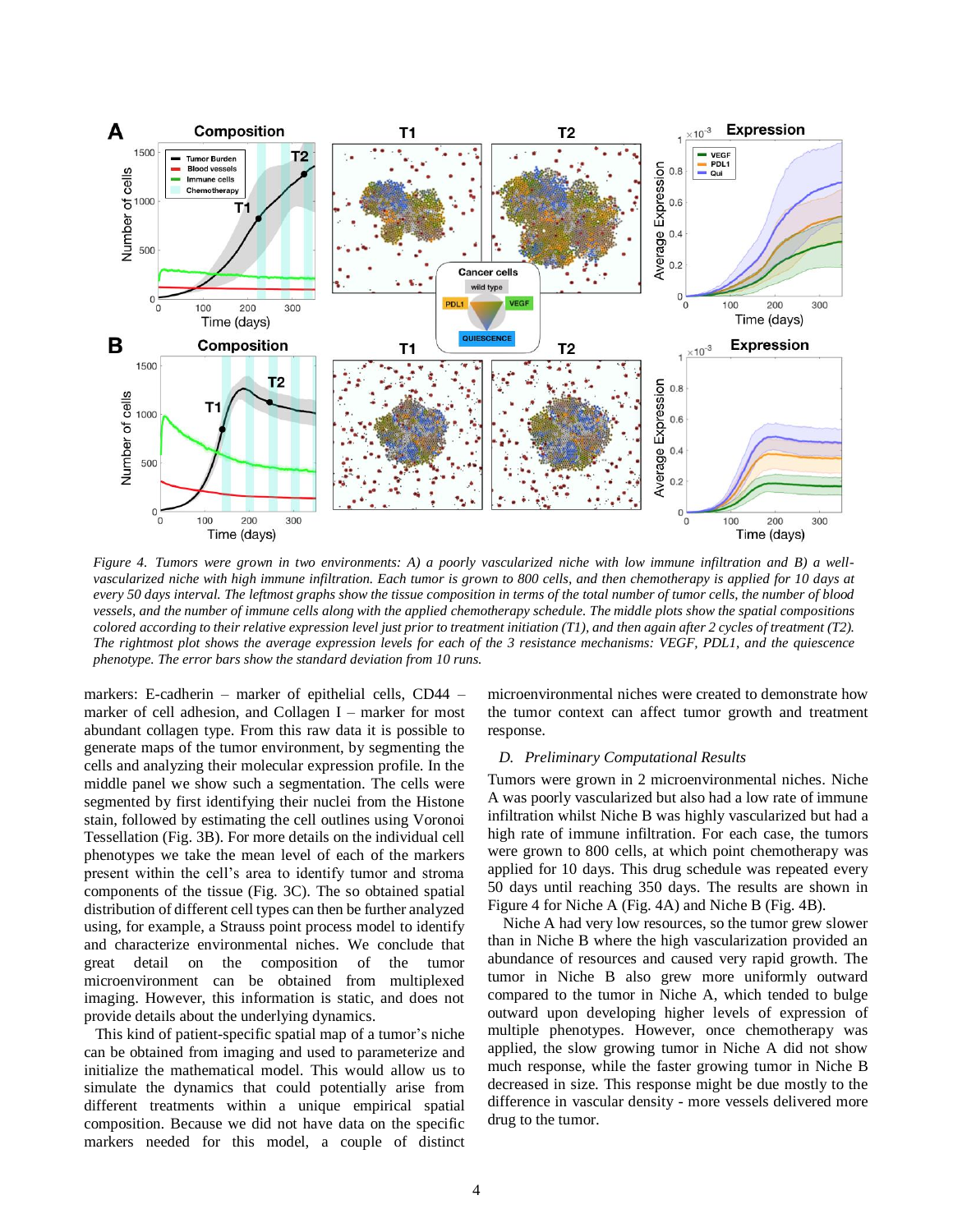There were also differences in the tumor compositions in each niche. For both tumors, the highest expression level was the quiescence type, followed by PDL1, and then VEGF. However, there was a difference in the expression levels and their distributions amongst the cells. The low resource environment of Niche A selected for higher expression of all resistance mechanisms during growth with more variance than in Niche B. The tumor in Niche A took a longer time to reach the same size before chemotherapy is applied, so the proliferation rate, and therefore, also the rate of accumulating higher expression, was also low. However, combined with a lack of immune predation, Niche A allowed higher expression levels to accumulate, which slowed turnover and made the cells less responsive to chemotherapy. Perhaps a tumor in this niche would respond better to a more targeted therapeutic approach. Nevertheless, we did ignore the fact that cells evolved in the primary might behave differently when encountering a different microenvironment at the metastatic site and instead assumed that cells coming from a specific primary niche might seek out a comparable metastatic niche. This decoupling could be important and should be considered in future studies.

## IV. CONCLUSION

In this report, we presented an approach to better understand the role of stroma in the evolution and treatment response of ovarian cancers. Tumor-stroma interactions, which are often neglected in models of cancer, can significantly shape the evolution of tumor cell phenotypes, and ultimately affect treatment outcomes. Here, we identified several key stromal influences on ovarian cancer and built a hybrid agent-based model to simulate tumor growth and chemotherapy treatment. We outlined methods for analyzing spatial data using mass cytometry data from ovarian cancer tissue samples to investigate the presence of different niches in the primary tumor. Given an appropriate set of stromal markers, the method presented here could be extended to provide an indepth analysis of spatial interactions and allow for patient specific tests of treatment plans.

The time frame of the workshop was too short for large scale data analysis or integration of the data into the model, but we were able to explore with the model how 2 different niches affected tumor growth, composition, and response to treatment. We found that a high density of blood vessels and strength of immune-surveillance caused faster growth before treatment, but a larger population decline during treatment application compared to the niche with a low density of blood vessels and low immune-surveillance. Furthermore, we found that the low resource environment selected for higher expression levels of all phenotypes. Our simulations confirm that niche can drive phenotypic evolution and therefore affect tumor composition and treatment response. Overall, we hope that this report illustrates that the spatial structure of nontumor components has great potential to affect tumor composition. We envision that future computational models will incorporate more patient-specific stromal interactions guided by multiplexed imaging data to improve understanding of ovarian cancer and personalize treatment response predictions.

#### ABOUT THE AUTHORS

M. S. is with the Wolfson Centre for Mathematical Biology, University of Oxford, Oxford, UK.

M. W. is at the Department of Computer Science, University of Georgia, GA, USA.

V.A. is in the Division of Mathematical Oncology at City of Hope National Medical Center, Duarte, CA, USA.

A. S. is with the Department of Biomedical Engineering at Georgia Institute of Technology and Emory University, Atlanta, GA, USA.

E. L. is with the Barts Cancer Institute, Queen Mary University of London, London, UK.

P. P. is at the School of Mathematics and Statistics, University of Sidney, Sidney, Australia.

R. S. and M. K. are with the Wellcome Centre for Human Genetics, University of Oxford, Oxford, UK.

L. S. is at the Department of Bioinformatics and Computational Biology at University of South Florida, Tampa, FL, USA.

S. C.-G. is with Escuela Superior de Apan, Universidad Autónoma del Estado de Hidalgo, Apan, Hidalgo, Mexico.

M. D., J. G., C. G., R.S. and R. W. are with the H. Lee Moffitt Cancer Center & Research Institute, Tampa, FL, USA.

\*,<sup>+</sup>Equal contributions

#### ACKNOWLEDGMENTS

We would like to thank the IMO Chair, Dr. Alexander Anderson, for organizing the  $7<sup>th</sup>$  Annual Moffitt IMO workshop: Stroma, where this project was conceived. We are also extremely grateful to the Moffitt Cancer Center and the Moffitt PSOC for supporting this workshop through the NCI U54CA193489 grant. In addition, we would like to thank Anthony Magliocco and Douglas Marchion for making the multiplexed imaging data available to us.

## **REFERENCES**

- [1] C. K. (eds). Howlader N, Noone AM, Krapcho M, Miller D, Bishop K, Kosary CL, Yu M, Ruhl J, Tatalovich Z, Mariotto A, Lewis DR, Chen HS, Feuer EJ, "Contents of the SEER Cancer Statistics Review (CSR), 1975-2014," *SEER Cancer Stat. Rev. 1975-2014, Natl. Cancer Institute.*, vol. 2015, pp. 31–32, 2016.
- [2] J. O. A. M. van Baal *et al.*, "Development of Peritoneal Carcinomatosis in Epithelial Ovarian Cancer: A Review," *J. Histochem. Cytochem.*, p. 002215541774289, 2017.
- [3] E. Lengyel, "Ovarian cancer development and metastasis," *Am. J. Pathol.*, vol. 177, no. 3, pp. 1053–1064, 2010.
- [4] J. A. Gubbels, N. Claussen, A. K. Kapur, J. P. Connor, and M. S. Patankar, "The detection, treatment, and biology of epithelial ovarian cancer," *J. Ovarian Res.*, vol. 3, no. 1, pp. 1–11, 2010.
- [5] W. R. Robinson, J. Beyer, S. Griffin, and P. Kanjanavaikoon, "Extraperitoneal metastases from recurrent ovarian cancer," *Int. J. Gynecol. Cancer*, vol. 22, no. 1, pp. 43–46, 2012.

[6] T.-L. Yeung, C. S. Leung, K.-P. Yip, C. L. Au